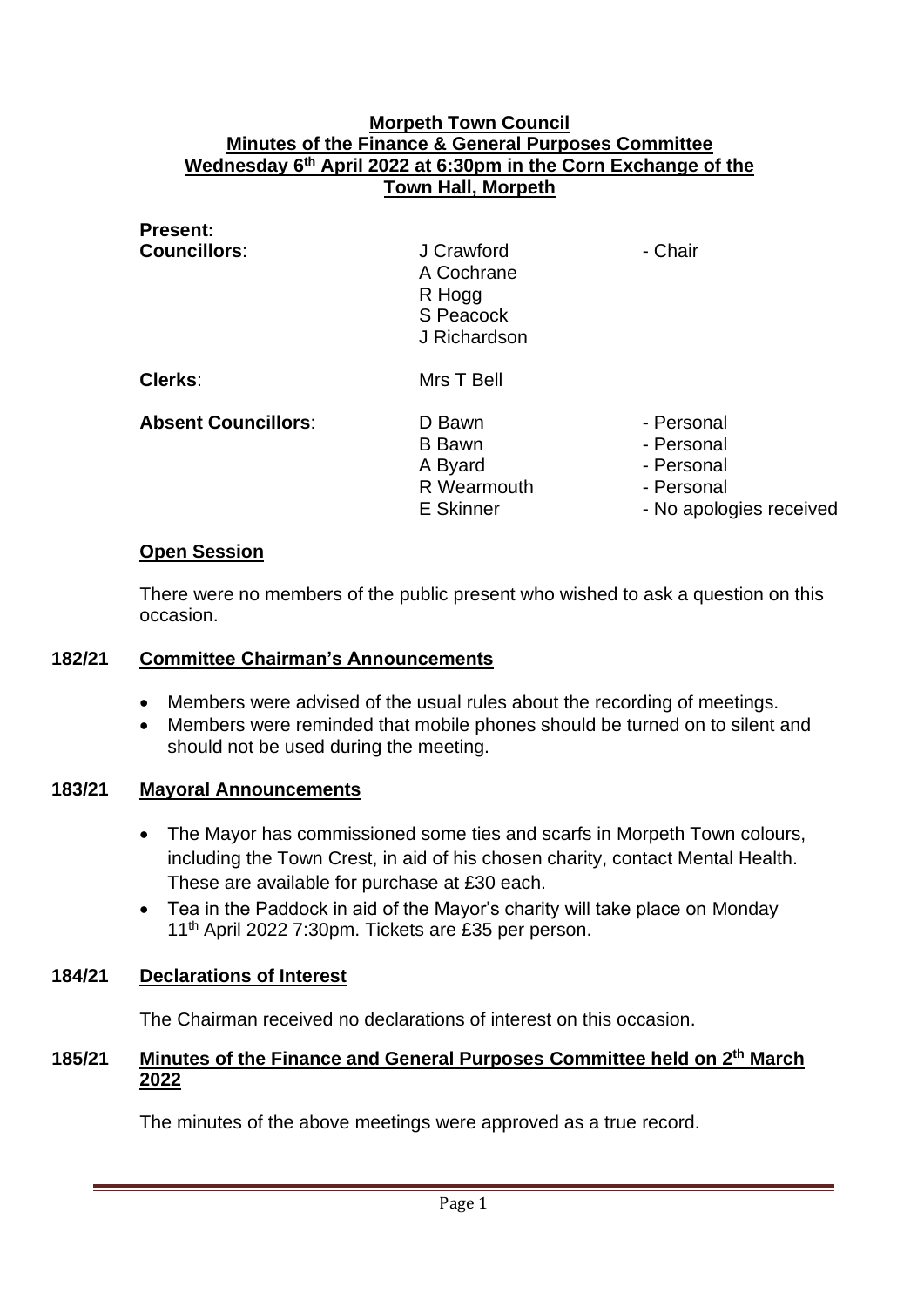# **RESOLVED**

(i) That the minutes of the Finance and General Purposes Committee be approved with the above amendments and signed as a correct record by the chair.

# **186/21 Authorisation of Payments**

The payment list for March 2022 was circulated for consideration.

# **RESOLVED**

(i) That members agreed the amended payment lists for March 2022, totalling £157,041.02.

#### **187/21 Interim Internal Audit 2021/22**

Members were provided for information with a letter from the internal auditor following completion of the interim internal audit for 2021/22.

# **RESOLVED**

(i) Information duly noted.

#### **188/21 Subsidies 2021/22**

Members were provided for information documents from the following organisations in relation to their 2021/22 subsidy:

- Citizens Advice
- Millennium Green Trust
- Morpeth Bell-ringers' Society
- Morpeth Markets
- Northumberland Domestic Abuse Service

Members agreed that the reports were an accurate reflection of how the subsidies are used.

# **RESOLVED**

(i) Information duly noted.

#### **189/21 Small Grant Application**

Members were asked to consider a Small Grant Application from 4<sup>th</sup> Morpeth Scouts.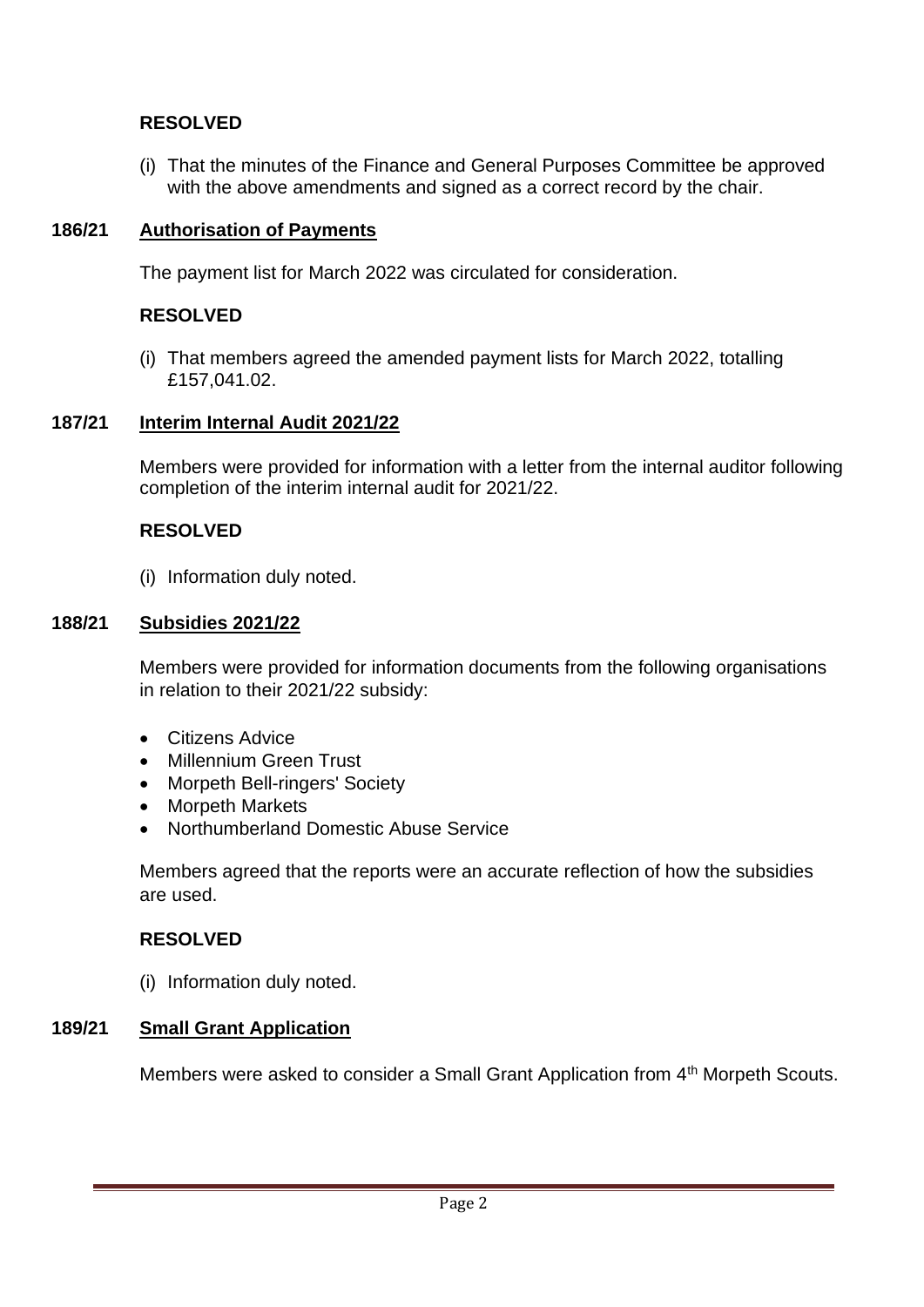# **RESOLVED**

(i) Information duly noted and the grant was agreed.

# **190/21 Morpeth Bus Station Toilets**

The Clerk advised that a meeting had taken place with Sanderson Arcade regarding their decision to close to bus station toilets to the public. Sanderson Arcade advised that this was a business decision due to the current economic climate. The Clerk advised that the Council were unhappy with this decision and would like Sanderson Arcade to reconsider their position. The Council requested that as a minimum the public toilets in Austin House be made available for a longer period and that more signage be added into the arcade and bus station so that visitors are aware of the facilities location.

A compromise was reached and it was agreed that the toilets would be available from 6am to 6pm Monday – Saturday and 10am to 4pm on a Sunday and additional signage would be added across the site as requested.

# **RESOLVED**

(i) Information duly noted.

There was no other business to discuss and the meeting concluded at 7:20pm with Councillors A Cochrane, J Crawford, R Hogg, S Peacock, J Richardson, present.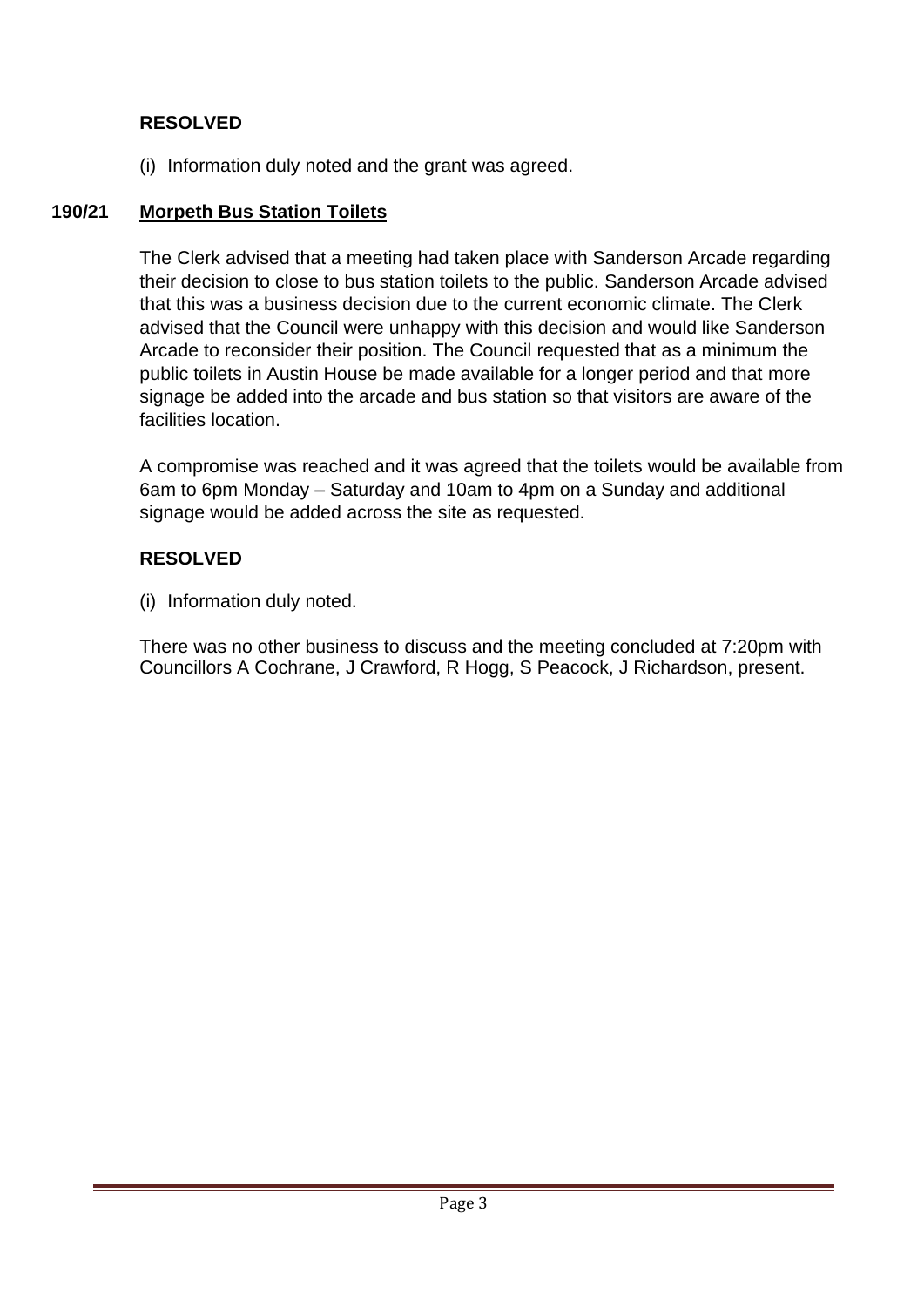#### **Morpeth Town Council Community Council Appendix B Authorisation of Payments - March 2022**

| Date Processed | <b>Supplier</b>               | Cheque No.   | <b>Description</b>           | <b>Net Amount</b> | <b>VAT</b>        | <b>Gross Amount</b> |
|----------------|-------------------------------|--------------|------------------------------|-------------------|-------------------|---------------------|
| 25/02/2022     | <b>INSIDE MAGAZINE</b>        | <b>BACS</b>  | FEB/MAR TOWN CRYER           | 1,200.00          | 0.00              | 1,200.00            |
| 25/02/2022     | <b>JEWSON</b>                 | <b>BACS</b>  | <b>GENERAL</b>               | 33.40             | 6.68              | 40.08               |
| 25/02/2022     | <b>JEWSON</b>                 | <b>BACS</b>  | <b>BINS</b>                  | 8.04              | 1.61              | 9.65                |
| 25/02/2022     | <b>JEWSON</b>                 | <b>BACS</b>  | <b>GENERAL</b>               | 5.98              | 1.20              | 7.18                |
| 25/02/2022     | <b>JEWSON</b>                 | <b>BACS</b>  | <b>GENERAL</b>               | 30.00             | 6.00              | 36.00               |
| 25/02/2022     | <b>JEWSON</b>                 | <b>BACS</b>  | PAVILION FENCE               | 8.55              | 1.71              | 10.26               |
| 25/02/2022     | <b>JEWSON</b>                 | <b>BACS</b>  | <b>ALLOTMENTS</b>            | 69.07             | 13.81             | 82.88               |
| 25/02/2022     | <b>FALON NAMEPLATES</b>       | <b>BACS</b>  | <b>SEAT PLAQUE</b>           | 150.20            | 30.04             | 180.24              |
|                |                               |              |                              |                   |                   |                     |
| 28/02/2022     | <b>RUNNING IMP</b>            | <b>BACS</b>  | QUEEN'S JUBILEE              | 7,053.36          | 1,410.67          | 8,464.03            |
| 04/03/2022     | <b>BLAYDON COMMUNICATIONS</b> | <b>BACS</b>  | <b>REPAIRS</b>               | 86.50             | 17.30             | 103.80              |
| 04/03/2022     | ST JAMES SQUARE               | <b>BACS</b>  | PROFESSIONAL ADVICE          | 750               | 150               | 900.00              |
| 04/03/2022     | <b>GUSTHARTS</b>              | <b>BACS</b>  | NEAT TEAM CLOTHING           | 194.32            | 36.66             | 230.98              |
| 04/03/2022     | <b>NCC</b>                    | <b>BACS</b>  | SALARY                       | 22,574.58         | 9.57              | 22,584.15           |
| 08/03/2022     | <b>DATIM</b>                  | <b>BACS</b>  | <b>SJCC FINAL PAYMENT</b>    | 5,778.33          | 1,155.67          | 6,934.00            |
| 08/03/2022     | <b>JEWSON</b>                 | <b>BACS</b>  | <b>GENERAL</b>               | 2.69              | 0.54              | 3.23                |
| 08/03/2022     | <b>JEWSON</b>                 | <b>BACS</b>  | <b>GENERAL</b>               | 2.80              | 0.56              | 3.36                |
| 08/03/2022     | <b>MARMAX</b>                 | <b>BACS</b>  | <b>DEDICATED SEATS</b>       | 4,120.00          | 824.00            | 4,944.00            |
| 10/03/2022     | <b>CRAWFORD HIGGINS</b>       | <b>BACS</b>  | <b>SJCC INSPECTIONS</b>      | 694.00            | 138.80            | 832.80              |
|                |                               |              |                              |                   |                   | 0.00                |
| 14/03/2022     | PCN Ltd                       | <b>BACS</b>  | PAVILION COUNTER             | 475.00            | 95.00             | 570.00              |
| 18/03/2022     | <b>RUNNING IMP</b>            | <b>BACS</b>  | <b>QUEEN'S JUBILEE</b>       | 1,162.63          | 232.53            | 1,395.16            |
| 18/03/2022     | <b>CLUMSY GOAT</b>            | <b>BACS</b>  | <b>CAFE SUPPLIES</b>         | 191.04            | 0.00              | 191.04              |
| 18/03/2022     | <b>NCC</b>                    | <b>BACS</b>  | <b>HR SERVICES</b>           | 295.00            | 0.00              | 295.00              |
| 18/03/2022     | <b>SHARP</b>                  | <b>BACS</b>  | MORE IN MORPETH              | 1,100.00          | 0.00              | 1,100.00            |
| 18/03/2022     | <b>PENFOLDS</b>               | <b>BACS</b>  | <b>NEWSPAPERS</b>            | 42.90             | 0.00              | 42.90               |
| 18/03/2022     | <b>FALON NAMEPLATES</b>       | <b>BACS</b>  | DEDICATED SEAT PLAQUE        | 110.20            | 22.04             | 132.24              |
| 18/03/2022     | <b>NCC</b>                    | <b>BACS</b>  | <b>FESTIVE LIGHTS</b>        | 16,165.00         | 3,233.00          | 19,398.00           |
| 18/03/2022     | <b>IHL GROUP</b>              | <b>BACS</b>  | <b>CARLISLE PARK SURFACE</b> | 8,680.00          | 1,736.00          | 10,416.00           |
| 18/03/2022     | <b>JEWSON</b>                 | <b>BACS</b>  | <b>ALLOTMENTS</b>            | 7.66              | 1.53              | 9.19                |
| 18/03/2022     | <b>JEWSON</b>                 | <b>BACS</b>  | <b>GENERAL</b>               | 23.96             | 4.79              | 28.75               |
| 22/03/2022     | <b>JEWSON</b>                 | <b>BACS</b>  | <b>ALLOTMENTS</b>            | 48.84             | 9.77              | 58.61               |
| 22/03/2022     | <b>RUNNING IMP</b>            | <b>BACS</b>  | QUEEN'S JUBILEE              | 306.68            | 61.34             | 368.02              |
| 22/03/2022     | MORPETH CLEANING SERVICES     | <b>BACS</b>  | PAVILION WINDOWS             | 30.00             | 0.00              | 30.00               |
| 22/03/2022     | DAVID BAWN                    | <b>BACS</b>  | ST PATRICK'S DAY MEAL        | 547.00            | 0.00              | 547.00              |
| 22/03/2022     | <b>AGROVISTA</b>              | <b>BACS</b>  | <b>BOWLING GREENS</b>        | 236.50            | 47.30             | 283.80              |
| 24/03/2022     | <b>NCC</b>                    | <b>BACS</b>  | <b>SALARIES</b>              | 25,552.42         | 10.93             | 25,563.35           |
| 25/03/2022     | DOBBIES GARDEN CENTRE         | <b>BACS</b>  | MORPETH IN BLOOM             | 28,931.06         | 5,786.21          | 34,717.27           |
| 24/03/2022     | <b>JEWSON</b>                 | <b>BACS</b>  | <b>GENERAL MAINTENANCE</b>   | 70.35             | 14.07             | 84.42               |
| 24/03/22       | <b>JEWSON</b>                 | <b>BACS</b>  | <b>GENERAL MAINTENANCE</b>   | 38.19             | 7.64              | 45.83               |
| 28/03/2022     | AMBEROL                       | <b>BACS</b>  | <b>SUPPORT BRACKETS</b>      | 546.50            | 109.30            | 655.80              |
| 28/03/2022     | <b>CLEAR CHANNEL</b>          | <b>BACS</b>  | <b>BUS SHELTER REPAIRS</b>   | 143.16            | 28.63             | 171.79              |
| 28/03/2022     | <b>JEWSON</b>                 | <b>BACS</b>  | <b>GENERAL MAINTENANCE</b>   | 23.26             | 4.65<br>15,209.55 | 27.91               |
|                |                               |              |                              | 127,489.17        |                   | 142,698.72          |
|                | <b>Petty Cash</b>             |              |                              |                   |                   |                     |
| 26/02/2022     | Lidl                          | 4819         | Café Food Supplies           | 6.00              | 0.00              | 6.00                |
| 28/02/2022     | Lidl                          | $\mathbf{u}$ | Café Food Supplies           | 3.46              | 0.42              | 3.88                |
| 28/02/2022     | Home Bargains                 | $\mathbf{u}$ | Café Food Supplies           | 3.40              | 0.00              | 3.40                |
| 10/03/2022     | Lidl                          | $\mathbf u$  | Café Food Supplies           | 6.74              | 0.78              | 7.52                |
| 10/03/2022     | Iceland                       |              | Café Food Supplies           | 4.00              | 0.80              | 4.80                |
| 11/03/2022     | Yorkshire Trading             |              | <b>Cleaning Supplies</b>     | 2.15              | 0.43              | 2.58                |
| 14/03/2022     | Home Bargains                 |              | <b>Cleaning Supplies</b>     | 18.10             | 3.62              | 21.72               |
| 14/03/2022     | Lidl                          |              | Café Food Supplies           | 2.62              | 0.41              | 3.03                |
| 17/03/2022     | Morrisons                     |              | Café Equipment               | 15.00             | 0.00              | 15.00               |
| 21/03/2022     | Home Bargains                 |              | Café Food Supplies           | 2.55              | 0.00              | 2.55                |
| 21/03/2022     | Lidl                          |              | Café Food Supplies           | 3.63              | 0.45              | 4.08                |
| 24/03/2022     | Lidl                          |              | Café Food Supplies           | 3.97              | 0.41              | 4.38                |
| 25/03/2022     | Morrisons                     |              | Fuel for maintenance         | 5.78              | 1.15              | 6.93                |
| 28/03/2022     | Iceland                       |              | Café Food Supplies           | 5.33              | 1.07              | 6.40                |
|                |                               |              |                              | 82.73             | 9.54              | 92.27               |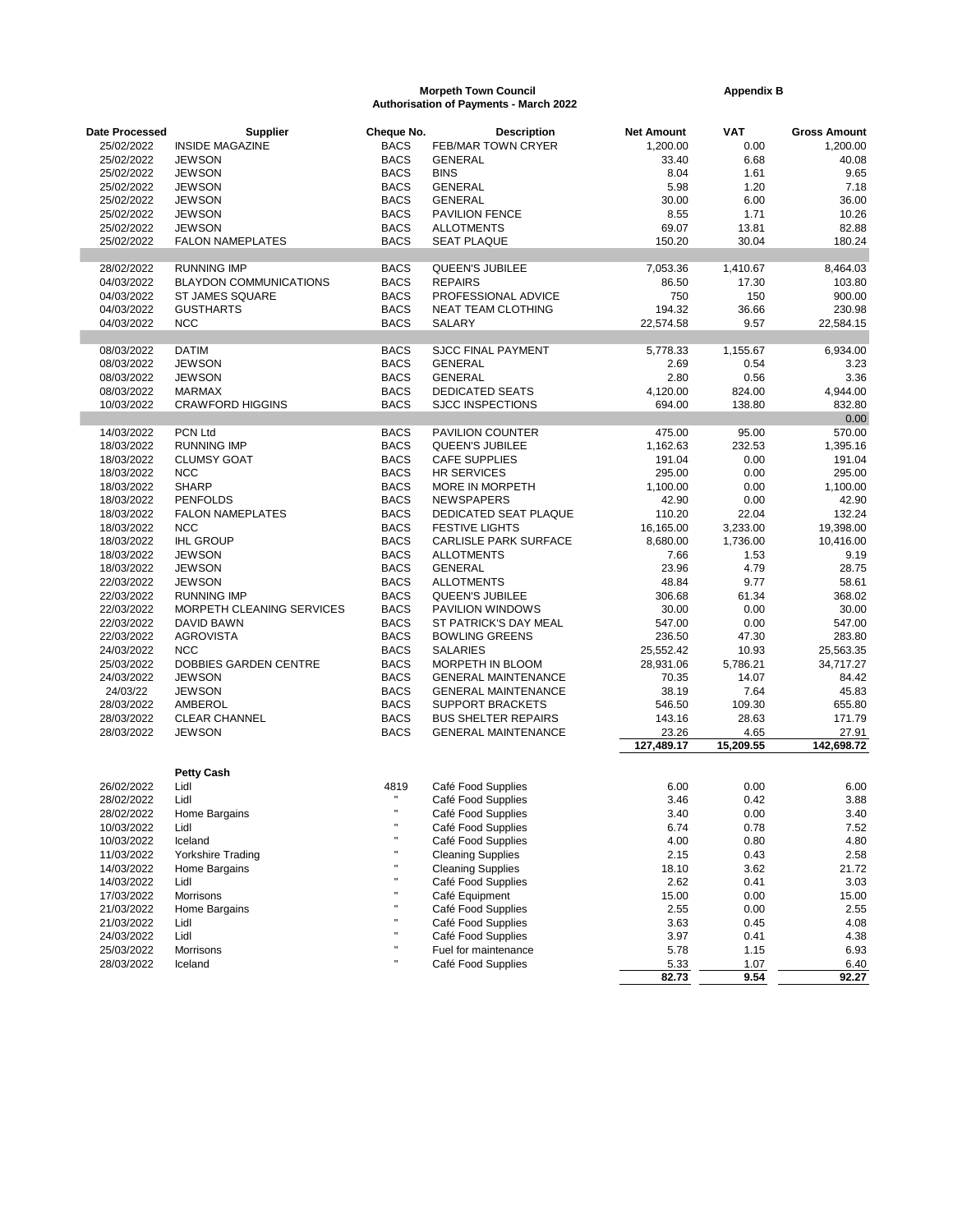|                       | <b>Direct Debits February 2022</b> |    |                                |                   |                 |                   |
|-----------------------|------------------------------------|----|--------------------------------|-------------------|-----------------|-------------------|
| 01/02/2022            | Gaffey                             | DD | <b>Hyprolyser Rental Fee</b>   | 306.92            | 61.38           | 368.30            |
| 10/02/2022            | <b>NEST</b>                        | DD | Pension                        | 79.10             | 0.00            | 79.10             |
| 10/02/2022            | ICO                                | DD | Data Protection Fee            | 35.00             | 0.00            | 35.00             |
| 11/02/2022            | EE                                 | DD | <b>MTC Office Mobiles</b>      | 84.83             | 16.97           | 101.80            |
| 14/02/2022            | <b>TalkTalk</b>                    | DD | <b>SJCC Wifi</b>               | 29.95             | 5.99            | 35.94             |
|                       | Crown Gas & Power                  |    |                                |                   |                 |                   |
| 14/02/2022            |                                    | DD | SJCC 30/12/21-31/1/22          | 187.78            | 37.55           | 225.33            |
| 15/02/2022            | <b>Bookers</b>                     | DD | Cafe Food                      | 2,171.64          | 80.86           | 2,252.50          |
| 15/02/2022            | <b>NCC</b>                         | DD | <b>SPCC Rates</b>              | 85.00             | 0.00            | 85.00             |
| 18/02/2022            | Worldpay                           | DD | <b>Subscription Fee</b>        | 9.95              | 1.99            | 11.94             |
| 16/02/2022            | <b>EDF Energy</b>                  | DD | <b>SPCC Electricity</b>        | 8.25              | 0.43            | 8.68              |
| 15/02/2022            | <b>Bankline</b>                    | DD | Online Banking Charges         | 28.90             | 0.00            | 28.90             |
| 21/02/2022            | Worldpay                           | DD | <b>Transaction Charges</b>     | 37.74             | 2.99            | 40.73             |
| 21/02/2022            | <b>Tower Leasing</b>               | DD | Coffee Machine Rental          | 176.29            | 35.26           | 211.55            |
| 25/02/2022            | <b>EDF Energy</b>                  | DD | SJCC 13/1/22-9/2/22            | 52.38             | 2.62            | 55.00             |
| 28/02/2022            | Siemens                            | DD | Lease Rental                   | 52.50             | 10.50           | 63.00             |
|                       | <b>NCS</b>                         | DD | <b>Telephones</b>              |                   |                 |                   |
| 28/02/2022            | <b>Total</b>                       |    |                                | 38.11<br>3,384.34 | 7.62<br>264.16  | 45.73<br>3,648.50 |
|                       |                                    |    |                                |                   |                 |                   |
|                       | Direct Debits March 2022           |    |                                |                   |                 |                   |
| 01/03/2022            | Gaffey                             | DD | <b>Hyprolyser Rental Fee</b>   | 306.92            | 61.38           | 368.30            |
| 08/03/2022            | <b>NEST</b>                        | DD | <b>Pension Payment</b>         | 82.34             | 0.00            | 82.34             |
| 10/03/2022            | Worldpay                           | DD | <b>Customer Refund</b>         | 46.00             | 0.00            | 46.00             |
| 10/03/2022            | EE                                 | DD | <b>MTC Office Mobile</b>       | 85.31             | 17.06           | 102.37            |
| 10/03/2022            | <b>Pitney Bowes</b>                | DD | <b>Franking Machine</b>        | 23.16             | 4.63            | 27.79             |
| 14/03/2022            | <b>PLWB</b>                        | DD | Loan Repayment                 | 1,623.50          | 0.00            | 1,623.50          |
| 14/03/2022            | Crown Gas & Power                  | DD | SJCC 31/1-28/02/22             | 175.88            | 35.18           | 211.06            |
| 15/03/2022            | <b>Bankline</b>                    | DD | <b>Online Banking Charges</b>  | 28.90             | 0.00            | 28.90             |
| 15/03/2022            | <b>Talk Talk</b>                   | DD | SJCC Wi-Fi                     | 29.95             | 5.99            | 35.94             |
|                       |                                    |    | Café Food Orders               |                   |                 |                   |
| 15/03/2022            | <b>Booker</b>                      | DD |                                | 2,207.03          | 98.73           | 2,305.76          |
| 15/03/2022            | <b>NCC</b>                         | DD | <b>SPCC Rates</b>              | 85.00             | 0.00            | 85.00             |
| 17/03/2022            | <b>EDF</b>                         | DD | <b>SPCC Electricity</b>        | 10.83             | 2.17            | 13.00             |
| 18/03/2022            | Worldpay                           | DD | Subscription Fees March 22     | 9.95              | 1.99            | 11.94             |
| 21/03/2022            | Worldpay                           | DD | <b>Transaction Charges</b>     | 41.10             | 2.91            | 44.01             |
| 21/03/2022            | <b>Tower Leasing</b>               | DD | Coffee Machine Rental          | 176.29            | 35.26           | 211.55            |
| 24/03/2022            | EDF                                | DD | SJCC Electric 10/02-08/03/22   | 54.92             | 2.75            | 57.67             |
| 28/03/2022            | Siemens                            | DD | Copier Lease                   | 52.50             | 10.50           | 63.00             |
| 28/03/2022            | <b>NEST</b>                        | DD | <b>Pension Payment</b>         | 115.43            | 0.00            | 115.43            |
|                       |                                    | DD |                                |                   |                 |                   |
| 31/03/2022            | <b>NCS</b>                         |    | <b>MTC Office Telephone</b>    | 41.60             | 8.32            | 49.92             |
| 31/03/2022            | <b>NCS</b>                         | DD | <b>Copier Charges</b>          | 54.95<br>5,251.56 | 10.99<br>297.86 | 65.94<br>5,549.42 |
|                       |                                    |    |                                |                   |                 |                   |
|                       | <b>Credit Card February 2022</b>   |    |                                |                   |                 |                   |
|                       | 31/01/2022 AO Retail Ltd           | CС | <b>Cafe Supplies</b>           | 382.50            | 76.50           | 459.00            |
| 31/01/2022 Costco     |                                    | CС | <b>Cafe Supplies</b>           | 36.64             | 7.35            | 43.99             |
| 31/01/2022 Bigdug Ltd |                                    | СC | Cafe Supplies                  | 170.34            | 34.06           | 204.40            |
| 31/01/2022 Adobe      |                                    | СC | Acrobat Pro DC                 | 42.96             | 0.00            | 42.96             |
| 31/01/2022 Amazon     |                                    | CC | <b>SJCC Supplies</b>           | 34.99             | 7.00            | 41.99             |
| 31/01/2022 Amazon     |                                    | CС | <b>SJCC Supplies</b>           | 34.99             | 7.00            | 41.99             |
| 31/01/2022 Amazon     |                                    | CC | <b>Office Supplies</b>         | 41.66             | 8.33            | 49.99             |
| 31/01/2022 Amazon     |                                    | cc | General Maintenance            | 183.62            | 36.72           | 220.34            |
|                       | 31/01/2022 The Range               | CС | <b>Cafe Supplies</b>           | 423.83            | 0.00            | 423.83            |
|                       |                                    |    |                                |                   |                 |                   |
|                       | 04/02/2022 The Workshop Aberfeldy  | CС | Civic Event                    | 144.00            | 28.80           | 172.80            |
|                       | 04/02/2022 Party Puffin            | CС | Civic Event                    | 55.49             | 11.16           | 66.65             |
|                       | 04/02/2022 Ornamental Trees        | CС | Civic Event                    | 256.39            | 51.30           | 307.69            |
| 07/02/2022 Amazon     |                                    | CС | Civic Event                    | 12.48             | 2.49            | 14.97             |
| 07/02/2022 Amazon     |                                    | CС | Civic Event                    | 17.46             | 3.51            | 20.97             |
|                       | 10/02/2022 Stitches of Bridgenorth | СC | Cafe Uniform                   | 81.48             | 10.00           | 91.48             |
| 10/02/2022 J Parker   |                                    | CС | Civic Event                    | 210.00            | 42.00           | 252.00            |
| 11/02/2022 GiffGaff   |                                    | СC | Cafe Phone                     | 124.18            | 24.82           | 149.00            |
|                       |                                    | CС | Cafe Supplies                  |                   |                 |                   |
| 16/02/2022 Amazon     |                                    |    |                                | 20.89             | 0.00            | 20.89             |
|                       | 16/02/2022 Discount Creams         | CС | <b>Cafe Supplies</b>           | 25.62             | 4.49            | 30.11             |
|                       | 17/02/2022 Lady Haig Poppy Factory | CС | Civic Event                    | 187.02            | 37.40           | 224.42            |
| 21/02/2022 Amazon     |                                    | CС | <b>Cafe Supplies</b>           | 11.65             | 2.33            | 13.98             |
| 22/02/2022 Amazon     |                                    | CС | Civic Event                    | 15.82             | 3.17            | 18.99             |
|                       | 22/02/2022 Easy Equipment          | CС | <b>Cafe Supplies</b>           | 508.95            | 101.79          | 610.74            |
| 24/02/2022 Square     |                                    | CС | <b>Cafe Transaction System</b> | 3.57              | 0.00            | 3.57              |
| 28/02/2022 Amazon     |                                    | CС | <b>Cafe Supplies</b>           | 2.83              | 0.57            | 3.40              |
| 28/02/2022 Square     |                                    | СC | <b>Cafe Supplies</b>           | 29.00             | 5.80            | 34.80             |
|                       |                                    |    |                                | 3,058.36          | 506.59          | 3,564.95          |
|                       |                                    |    |                                |                   |                 |                   |